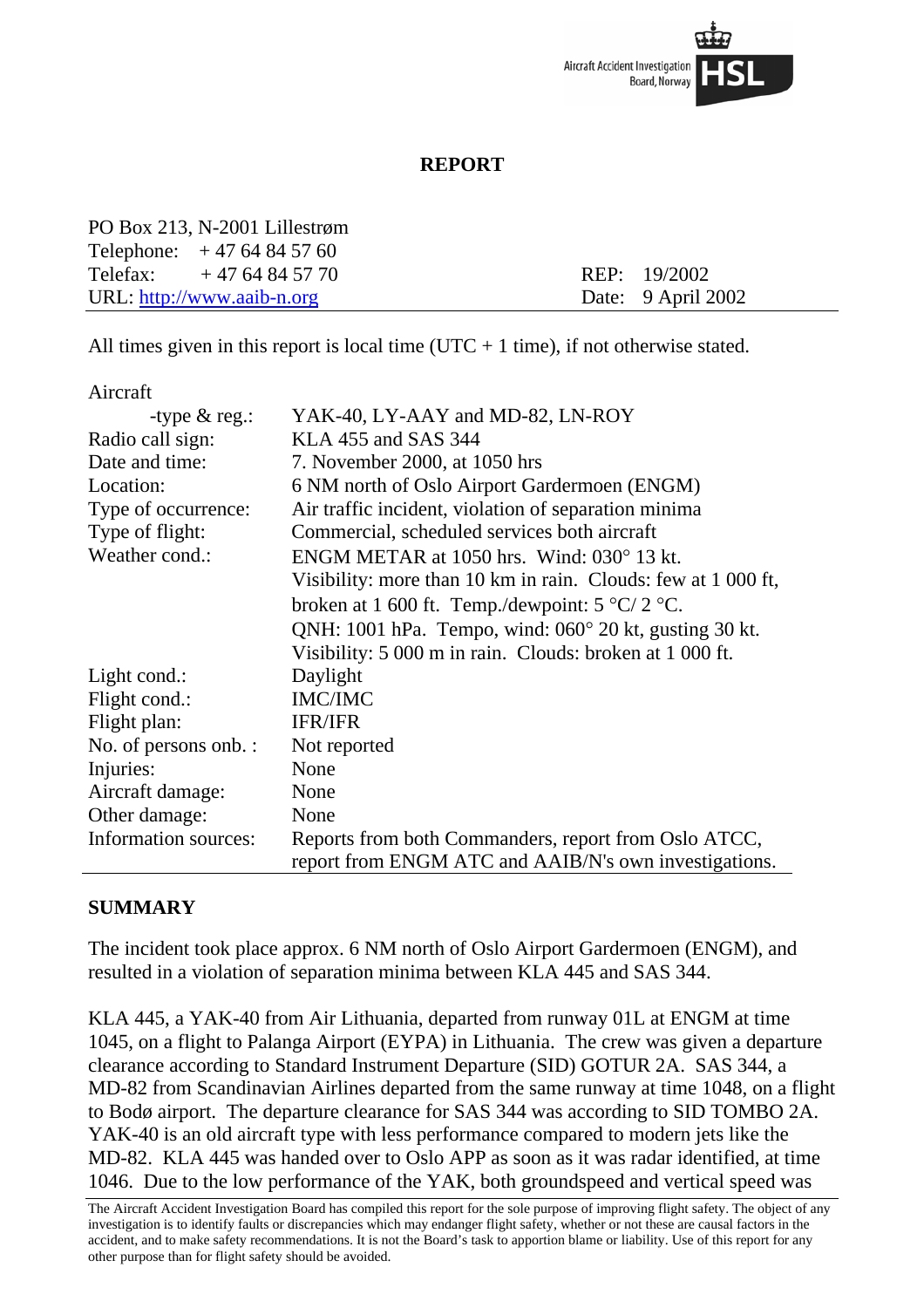relatively low. In addition there were heavy winds from east (080° 30 kt at 3 000 ft), making the easterly turn towards OPA NDB even slower.

SAS 344 departed from RWY 01L, 3 minutes behind KLA 445, at time 1048. KLA 445 was at that moment climbing through 4 000 ft, with a vertical speed of 1 000 ft pr. minute. As SAS 344 departed, the radar identification was delayed due to a wrongly set transponder code (TXP-code) on SAS 344. As the crew checked in with APP, SAS 344 was already climbing through 4 500 ft. The crew was immediately instructed to stop climb at 5 000 ft, but due to high vertical speed, they were not able to level off until reaching 5 500 ft. At the same time they were given traffic information about KLA 445. KLA 445 was at that time at approximately the same altitude, heading for OPA NDB. According to the APP-controller on sector east, KLA 445 had a drift in relation to the expected course, most probably due to the heavy easterly winds aloft. Due to this the crew on SAS 344 was, in addition to the altitude restriction of 5 500 ft, instructed to fly a heading of 350° to stay west of KLA 445. As SAS 344 and KLA 445 passed each other the horizontal separation between them was estimated to be slightly above 3 NM, and a vertical separation of 500 ft.

## **COMMENTS FROM THE ACCIDENT BOARD**

In AAIB/N's opinion, there was no actual risk of collision related to this incident. The incident occurred mainly due to SAS 344, which far exceeded KLA 445 performance vise, overtook KLA 445 both in horizontal and vertical speed. In addition, the wrongly set TXPcode of SAS 344, resulted in a delayed radar handover from ENGM TWR to Oslo APP. Due to this, the APP-controller was not able to stop SAS 344 at a lower altitude than 5 500 ft.

The YAK-40 operates on ENGM frequently, and the performance of the aircraft should be well known to ATC. The wind conditions that were present in the area were also both forecasted and reported. It is the opinion of AAIB/N that the main causal factor leading to this incident, was that the SAS 344 crew was given departure clearance too early, considering the low performance of KLA 445 departing 3 minutes before. According to "Letter of Agreement"(L.o.A.) between Oslo ATCC and Gardermoen TWR, the TWR is responsible for assuring that departing aircraft are radar separated before handover to Oslo APP. AAIB/N cannot see that the intension of the L.o.A. was completely adhered to at this incident.

Once again AAIB/N will remind ATC of the importance of sufficient education and knowledge on the performance of different aircraft types. This is necessary in order to optimise traffic planning, and will contribute to minimize the risk of corresponding incidents.

After the deadline for submission of comments to the draft report expired, AAIB/N has received additional documentation from the Chief air traffic controller (ATCO) at Gardermoen TWR, including transcripts of radardata. These transcripts show that the crew on KLA 445 continued on a track of 350°, 2NM further than what is described in the SID. According to the Chief ATCO, this resulted in a flown distance of 4 NM further than the